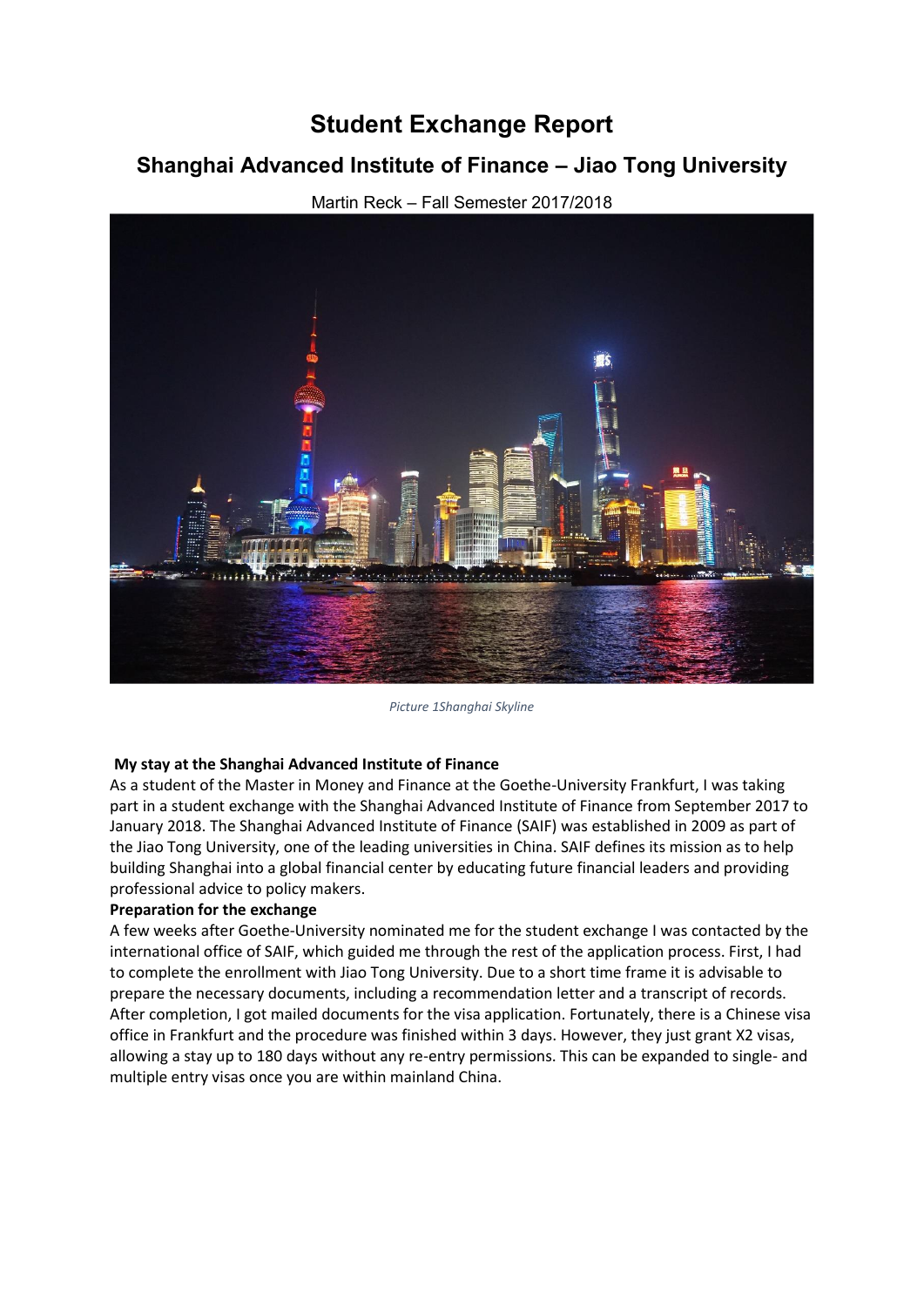In addition, I had to make sure that I was covered by health insurance. The international office provided me with information on Chinese companies that sell insurances online, however I chose to be covered by my German insurer and asked them to provide me with the English documents. Next, I was informed on course selection. SAIF has a three-staged course selection arrangement. In the first round there is an auction process for courses, i.e. the highest bidder gets a seat. In the second round all unfilled seats will be stocked up by first come first served. The third round is called "Drop & Add", where you can take a trial session on the first day of class and change your original course selection. This procedure seems a bit too complex and in fact, all of us exchange students got their favored courses in the first round already. Finally, I had to apply for the dorms on campus. The Jiao Tong University can't offer accommodation for all exchange students. They have housings on campus, but the rooms are limited and highly demanded. Therefore, I had to be ready at 3 a.m. German time on the 19th July just as the booking period opened. Within a few minutes all dorms were booked out and I was lucky to get a small shared room on campus. If you want to live in the dorms be prepared with your credit card on booking day and be ready to pay the rent for the whole stay upfront, which fortunately only was 4600RMB in my case. All in all, the international office of SAIF prepared me well for the stay. After I arrived on the  $5<sub>th</sub>$  of September I simply moved into the dorms and submitted my documents to the university. Already, I was settled for my exchange semester.



*Picture 2City Tour with SAIF exchange students. At the top of Shanghai World Financial Center.*

### **At the university**

As an exchange student, SAIF offered me a choice of 14 courses, which were joined with MBA students and advanced Master of Finance students. The electives were scheduled in the evening or for the weekend, since students at SAIF usually do internships or have full-time work through their studies. The courses I selected were taking place one after another, with each course lasting three to four weeks. This eventually gave me the chance to focus on every subject carefully while having a lot of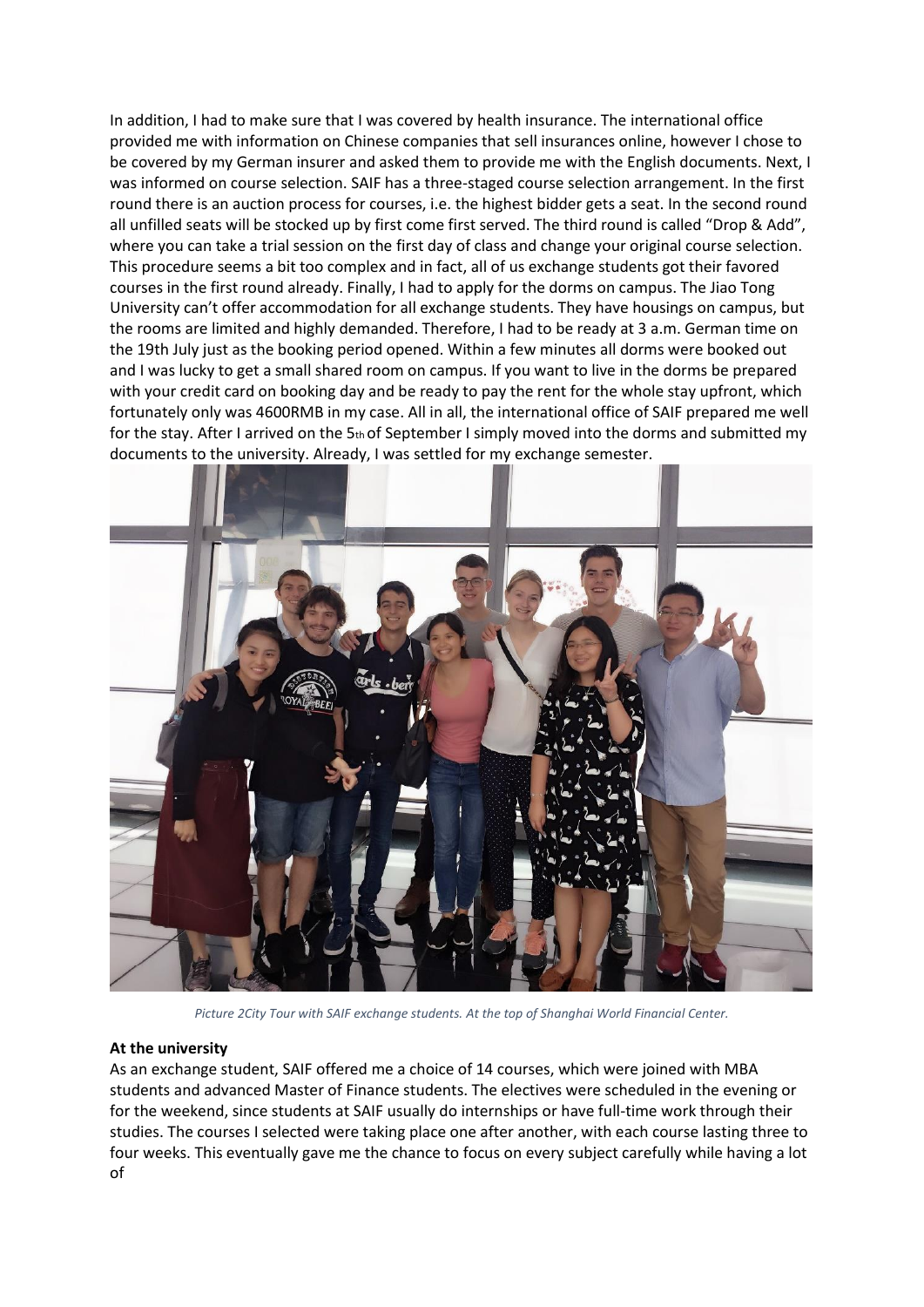spare time. Generally, courses put their emphasis less on the financial theory but much more on the practical application and credit 6 CP at Goethe-University.

Asset Management in Practice – Paul Burik This course provided an overview of the asset and wealth management business. It was examined how to create an investment program and how firms manage portfolios, looking at global best practices but exploring the Chinese case as well. The professor was from the US and gave an interesting lecture with many examples. For evaluation, there was one exam and two group assignments.

Corporate Governance, Strategy & Enterprise Risk – Paul Burik This is the second course I took from Paul Burik. We discussed central issues to the board of directors and a company's senior management. We examined principles of good governance, strategy and risk management. By reference to numerous real-world examples we compared practices and problems of companies in China and the rest of the world. There was one group assignment and an exam at the end of the course.

Security Analysis and Valuation – Bin Zhao This course provided practical tools for valuing a company's securities. It covered the major approaches of Discounted Cash Flow valuation and relative valuation. We were assigned to value a company for investment purposes in groups. Additionally, there was an open book final exam.

Financial Risk Management – Sang Bin Lee This course dealt with the identification, measurement and management of risk. We discussed how to quantify various types of risk and how to interpret them. Sang Bin Lee is known for the development of the Ho-Lee short rate model. His approach to teaching is really relaxed and he primarily focuses on giving the intuition of the concepts. The home assignment and the exam were graded generously.

Chinese course – no credit points SAIF offers this language course for exchange students. It takes place over the whole semester, three times a week. We started from zero, as nobody of us had any experience before and we build up to small sentences for daily life. I really appreciated the course. Basic Chinese was helpful in many situations because there are many people in Shanghai, who don't speak any English.

### **Student Life**

Living in the student dorms was great. The students, who lived there were all coming from abroad and stayed for the same semester. At first, I was unfamiliar with sharing a room, since dorms in Germany at least have separate bedrooms, but my roommate was nice and I became accustomed to it easily. Also, living closely together means that you constantly meet other people on the floors. It helped me making new contacts and many of these people became good friends. Shanghai generally is a great place for student life. There are countless bars all over the city, many of which are popular even during week days. On top of that, there are many party promoters, who give you free entrance and free drinks to clubs. I really enjoyed going out with friends and will certainly remember Shanghai for its amazing night life. Another great thing is the food culture. Shanghai had to offer both, the traditional, prosperous Chinese cuisine, but also the Western style restaurants. There are restaurants at every street corner, some of which are opened until late in the night. The food is low priced, 20-30 RMB for regular Chinese food and only 10 RMB at the university canteen. If you are looking for a room in Shanghai, don't bother whether it has a kitchen or not. There is absolutely no reason to cook by yourself in Shanghai.